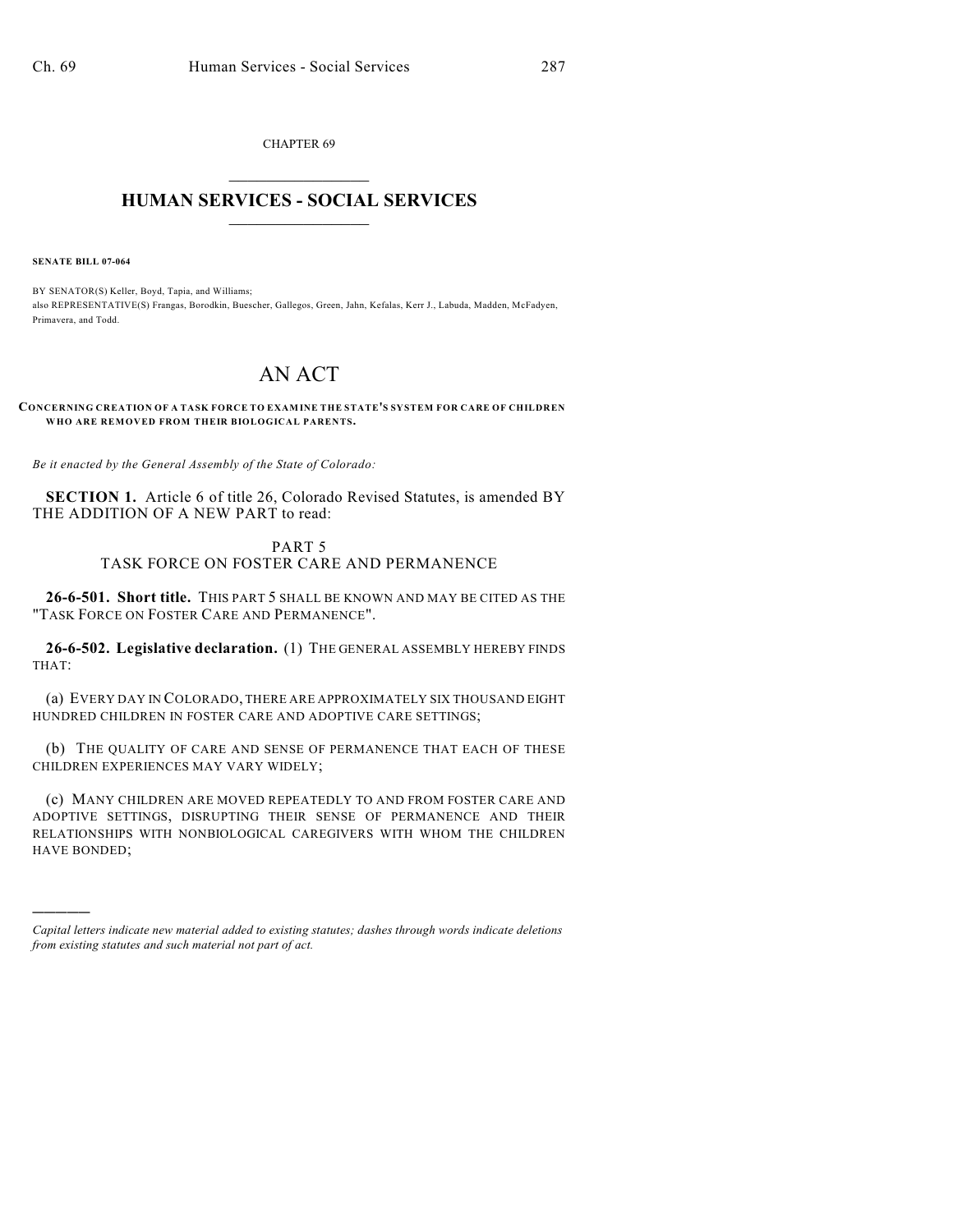(d) THERE IS A NEED FOR MORE FOSTER PARENTS WHO PRACTICE FOSTER CARE FOR REASONS THAT ARE GOOD FOR CHILDREN;

(e) ADULTS WHO APPLY TO BECOME FOSTER OR ADOPTIVE PARENTS ARE FREQUENTLY GIVEN INSUFFICIENT INFORMATION ABOUT A CHILD'S BEHAVIOR BEFORE THE CHILD IS PLACED WITH THE FOSTER OR ADOPTIVE PARENTS;

(f) ADOPTION SUBSIDIES SOMETIMES BECOME INSUFFICIENT TO MEET THE NEEDS OF AN ADOPTIVE CHILD AND HIS OR HER ADOPTIVE PARENTS AS THE CHILD GROWS OLDER; AND

(g) RELATIONSHIPS BETWEEN CHILDREN AND THEIR FOSTER OR ADOPTIVE PARENTS ARE FREQUENTLY THREATENED BY CONFLICTS BETWEEN FOSTER OR ADOPTIVE PARENTS AND:

(I) CHILD PLACEMENT AGENCIES;

(II) BIOLOGICAL PARENTS; AND

(III) COUNTY DEPARTMENTS.

(2) THE GENERAL ASSEMBLY THEREFORE FINDS THAT IT IS IN THE BEST INTERESTS OF CHILDREN IN FOSTER CARE AND ADOPTIVE CARE SETTINGS TO ESTABLISH A TASK FORCE TO STUDY THESE AND OTHER PROBLEMS IN THE STATE'S CHILD FOSTER CARE AND ADOPTION SYSTEMS AND TO IDENTIFY AND RECOMMEND SOLUTIONS.

**26-6-503. Task force on foster care and permanence - creation membership.** (1) THERE IS HEREBY ESTABLISHED IN THE STATE DEPARTMENT THE TASK FORCE ON FOSTER CARE AND PERMANENCE, REFERRED TO IN THIS PART 5 AS THE "TASK FORCE", TO IDENTIFY AND RECOMMEND SOLUTIONS TO PROBLEMS IN THE STATE'S CHILD FOSTER CARE AND ADOPTION SYSTEMS. THE EXECUTIVE DIRECTOR, OR THE EXECUTIVE DIRECTOR'S DESIGNEE, SHALL SUPERVISE THE TASK FORCE. THE TASK FORCE SHALL CONSIST OF TWENTY-FOUR MEMBERS, APPOINTED AS PROVIDED IN SUBSECTION (2) OF THIS SECTION.

(2) THE MEMBERS OFTHE TASK FORCE SHALL BE APPOINTED NO LATER THAN JUNE 15, 2007, AS FOLLOWS:

(a) THE GOVERNOR SHALL APPOINT TWENTY-THREE MEMBERS, AS FOLLOWS:

(I) TWO MEMBERS WHO ARE MEMBERS OF THE GENERAL ASSEMBLY;

(II) THREE MEMBERS WHO ARE ADOPTIVE PARENTS, INCLUDING:

(A) TWO ADOPTIVE PARENTS WHO ARE MEMBERS OF A STATEWIDE ADOPTIVE PARENTS ASSOCIATION; AND

(B) ONE ADOPTIVE PARENT WHO IS NOT A MEMBER OF A STATEWIDE ADOPTIVE PARENTS ASSOCIATION;

(III) ONE MEMBER WHO REPRESENTS A NONPROFIT OR NOT-FOR-PROFIT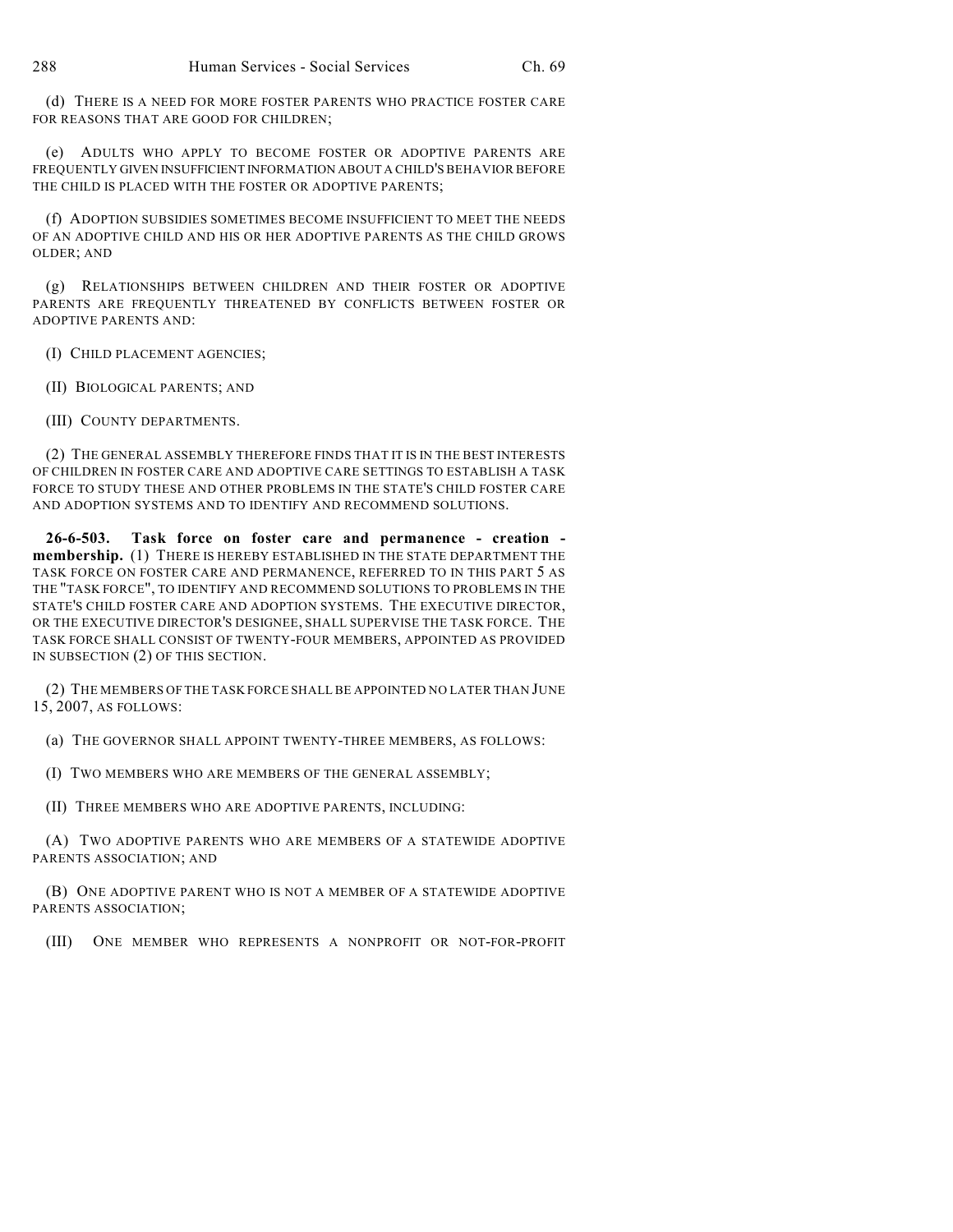ORGANIZATION THAT PROVIDES LEGAL SERVICES FOR AT-RISK AND MALTREATED CHILDREN;

(IV) ONE MEMBER WHO REPRESENTS THE STATE DEPARTMENT AND HAS SIGNIFICANT KNOWLEDGE OF FOSTER CARE AND ADOPTION ISSUES;

(V) TWO MEMBERS WHO REPRESENT COUNTY DEPARTMENTS OF SOCIAL SERVICES;

(VI) ONE MEMBER WHO REPRESENTS A GROUP OF NONPROFIT ORGANIZATIONS THAT ADVOCATE FOR CHILD WELFARE SERVICES;

(VII) THREE MEMBERS WHO ARE FOSTER PARENTS, INCLUDING:

(A) TWO FOSTER PARENTS WHO ARE MEMBERS OF A STATEWIDE FOSTER PARENTS ASSOCIATION; AND

(B) ONE FOSTER PARENT WHO IS NOT A MEMBER OF A STATEWIDE FOSTER PARENTS ASSOCIATION;

(VIII) THREE MEMBERS WHO ARE FORMER FOSTER CHILDREN;

(IX) ONE MEMBER WHO REPRESENTS THE DIVISION OF MENTAL HEALTH IN THE STATE DEPARTMENT AND HAS SIGNIFICANT KNOWLEDGE OF INFANTS' AND YOUNG CHILDREN'S MENTAL HEALTH ISSUES;

(X) ONE MEMBER WHO REPRESENTS A NONPROFIT OR NOT-FOR-PROFIT ORGANIZATION THAT PROVIDES CLINICAL SERVICES, TRAINING, EDUCATION, AND CONSULTATION PROGRAMS TO PREVENT AND TREAT CHILD ABUSE AND NEGLECT IN COLORADO;

(XI) ONE MEMBER WHO REPRESENTS A FOR-PROFIT OR A NONPROFIT OR NOT-FOR-PROFIT ORGANIZATION THAT COORDINATES THE EFFORTS OF, AND ADVOCATES FOR, AGENCIES THAT PROVIDE CHILD FOSTER CARE PLACEMENT SERVICES IN COLORADO;

(XII) ONE MEMBER WHO REPRESENTS A NONPROFIT OR NOT-FOR-PROFIT ORGANIZATION THAT RECRUITS FAMILIES FOR CHILDREN WHO HAVE SURVIVED ABUSE AND NEGLECT, SUPPORTS ADOPTIVE FAMILIES THROUGHOUT THE ADOPTION PROCESS, AND TRAINS CHILD WELFARE PROFESSIONALS;

(XIII) TWO MEMBERS WHO ARE BIOLOGICAL PARENTS OF CHILDREN WHO HAVE BEEN INVOLVED IN THE STATE FOSTER CARE SYSTEM; AND

(XIV) ONE MEMBER WHO IS A COMMUNITY CHILD ADVOCATE.

(b) THE CHIEF JUSTICE OF THE COLORADO SUPREME COURT OR HIS OR HER DESIGNEE SHALL APPOINT ONE MEMBER WHO SHALL BE A REPRESENTATIVE OF THE JUDICIAL BRANCH OF GOVERNMENT.

(3) THE APPOINTING AUTHORITY, WHEN MAKING APPOINTMENTS PURSUANT TO SUBSECTION (2) OF THIS SECTION, SHALL TAKE INTO CONSIDERATION THE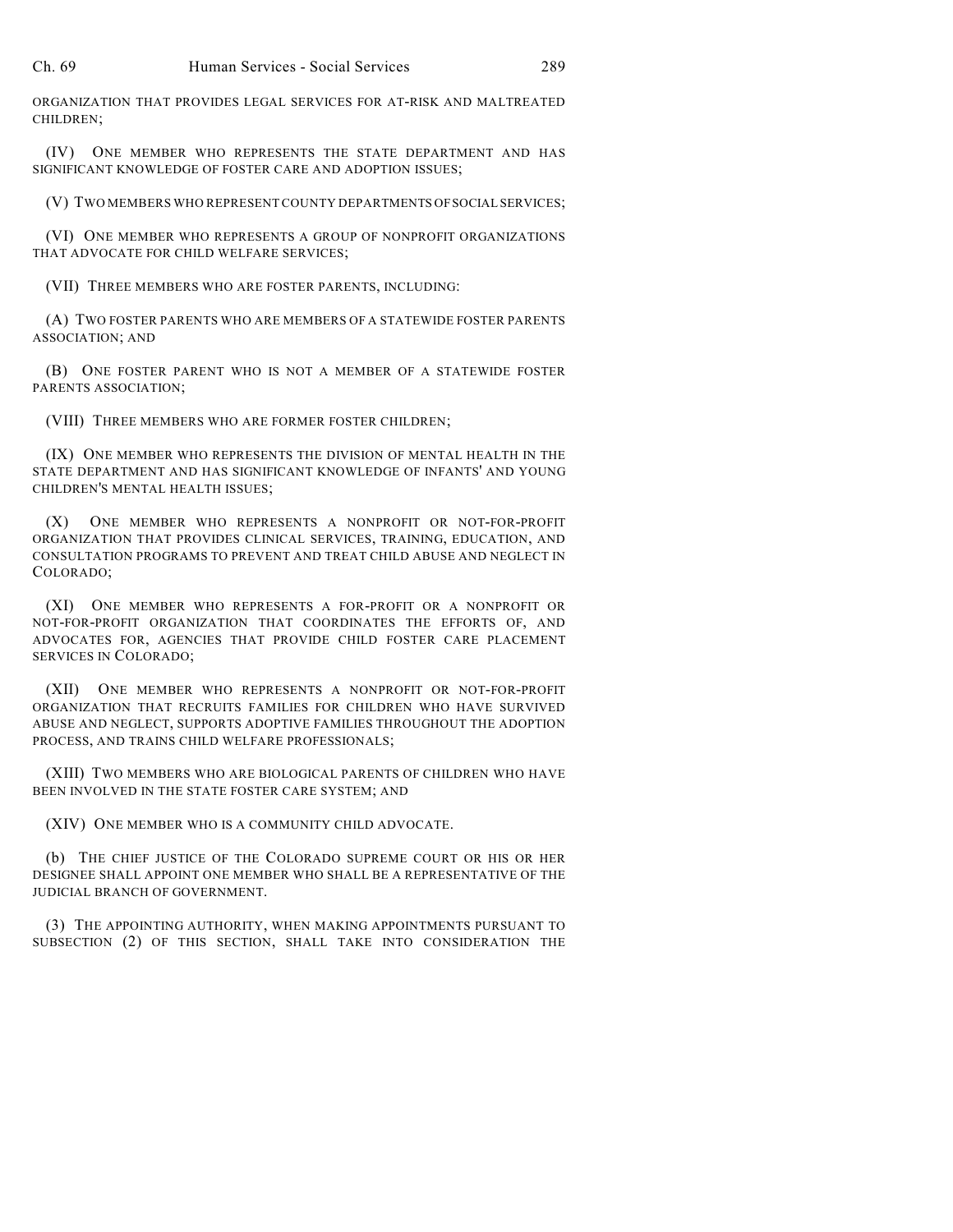GEOGRAPHIC AND CULTURAL DIVERSITY OF COLORADO. THE APPOINTING AUTHORITY SHOULD ATTEMPT TO APPOINT SOME INDIVIDUALS WITH LICENSING IN THE MENTAL HEALTH PROFESSION.

(4) THE APPOINTING AUTHORITY OF A MEMBER OF THE TASK FORCE MAY, WITH OR WITHOUT CAUSE, REMOVE AND REPLACE THE MEMBER OF THE TASK FORCE APPOINTED BY THAT APPOINTING AUTHORITY. IF A MEMBER VACATES OR IS REMOVED FROM HIS OR HER POSITION ON THE TASK FORCE FOR ANY REASON, THE VACANCY SHALL BE FILLED AS SOON AS POSSIBLE BY THE APPOINTING AUTHORITY OF THE VACATING MEMBER, IN ACCORDANCE WITH THE PROVISIONS OF SUBSECTION (2) OF THIS SECTION.

(5) THE NON-LEGISLATIVE MEMBERS OF THE TASK FORCE SHALL SERVE WITHOUT COMPENSATION AND WITHOUT REIMBURSEMENT FOR EXPENSES.

**26-6-504. Task force - duties - issues for study - one-year plan.** (1) THE TASK FORCE SHALL EXAMINE THE CHILD FOSTER CARE AND ADOPTION SYSTEMS IN THE STATE AND RECOMMEND SOLUTIONS TO PROBLEMS IN THE SYSTEM.

(2) BEGINNING IN JULY 2007, THE TASK FORCE SHALL MEET AT LEAST MONTHLY UNTIL THE TASK FORCE SUBMITS ITS REPORT PURSUANT TO SECTION 26-6-505. TASK FORCE MEETINGS SHALL BE OPEN TO PUBLIC ATTENDANCE, AND THE TASK FORCE MAY INVITE INDIVIDUALS, INCLUDING REPRESENTATIVES OF ORGANIZATIONS THAT PROVIDE SERVICES WITHIN THE STATE FOSTER CARE AND ADOPTION SYSTEMS, TO CONTRIBUTE THEIR OPINIONS AND EXPERTISE AT TASK FORCE MEETINGS.

(3) THE TASK FORCE SHALL CONSULT WITH THE DEPARTMENT TO CONSIDER ACTIONS THE DEPARTMENT MAY TAKE FOR THE PURPOSE OF COMPLYING WITH THE MEASURES OF FEDERAL CHILD AND FAMILY SERVICES REVIEWS PURSUANT TO 42 U.S.C. SEC. 1320a-2a.

(4) THE TASK FORCE SHALL CONSIDER, BUT NEED NOT LIMIT ITS CONSIDERATION TO, THE FOLLOWING:

(a) HOW TO ENSURE THAT FOSTER CHILDREN AND ADOPTIVE CHILDREN ARE PLACED IN HOMES THAT BECOME PERMANENT AND COMFORTABLE HOMES, THEREBY REDUCING THE NUMBER OF CHILDREN WHO ARE MOVED REPEATEDLY INTO FOSTER HOMES AND ADOPTIVE ARRANGEMENTS;

(b) HOW TO EVALUATE THE MOTIVATIONS OF FOSTER PARENT APPLICANTS TO ENSURE THAT THE APPLICANTS ARE MOTIVATED BY REASONS THAT ARE IN THE BEST INTERESTS OF CHILDREN;

(c) HOW TO ENCOURAGE RETENTION OF FOSTER PARENTS WHO PRACTICE FOSTER CARE FOR REASONS THAT ARE GOOD FOR CHILDREN;

(d) HOW TO PROVIDE FOSTER OR ADOPTIVE PARENTS WITH ALL AVAILABLE INFORMATION ABOUT A FOSTER CHILD'S BEHAVIOR BEFORE THE CHILD IS PLACED WITH THE FOSTER OR ADOPTIVE PARENTS, INCLUDING CONTACT INFORMATION FOR THE CHILD'S PREVIOUS FOSTER OR ADOPTIVE PARENTS;